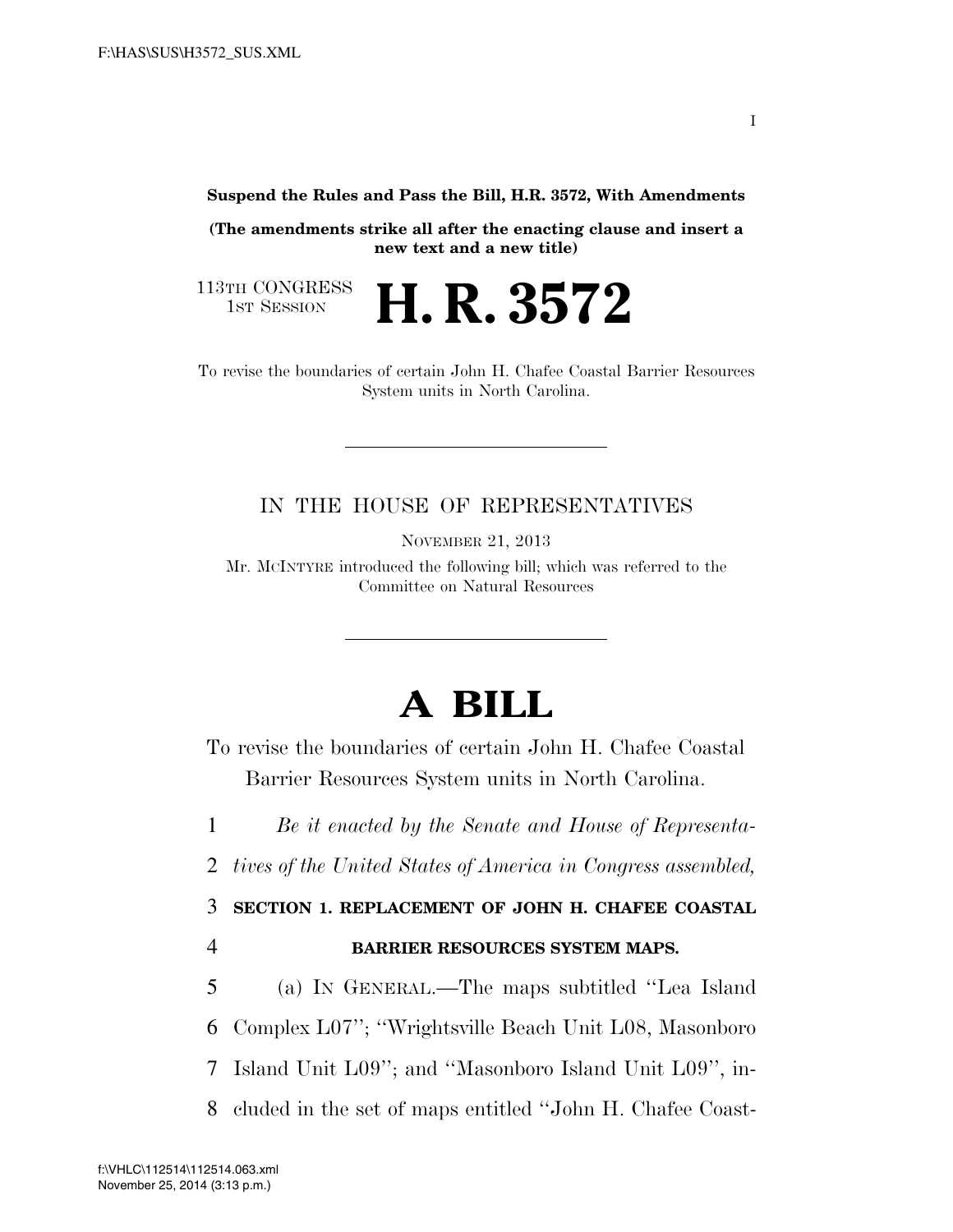al Barrier Resources System'' referred to in section 4(a) of the Coastal Barrier Resources Act (16 U.S.C. 3503(a)) and relating to certain John H. Chafee Coastal Barrier Resources System units in North Carolina, are hereby re- placed by other maps relating to the units entitled ''Lea Island Complex L07''; ''Wrightsville Beach Unit L08, Masonboro Island Unit L09''; and ''Masonboro Island Unit L09'', respectively, and dated March 12, 2014.

 (b) AVAILABILITY.—The Secretary of the Interior shall keep the replacement maps referred to in subsection (a) on file and available for inspection in accordance with section 4(b) of the Coastal Barrier Resources Act (16 U.S.C. 3503(b)).

# **SEC. 2. REPLACEMENT OF JOHN H. CHAFEE COASTAL BAR-**

#### **RIER RESOURCES SYSTEM MAP.**

 (a) IN GENERAL.—The map subtitled ''Sachuest Point Unit RI–04P, Easton Beach Unit RI–05P, Almy Pond Unit RI–06, Hazards Beach Unit RI–07'', included in the set of maps entitled ''John H. Chafee Coastal Bar- rier Resources System'' referred to in section 4(a) of the Coastal Barrier Resources Act (16 U.S.C. 3503(a)) and relating to certain John H. Chafee Coastal Barrier Re- sources System units in Rhode Island, is hereby replaced by another map relating to the units entitled ''John H. Chafee Coastal Barrier Resources System Sachuest Point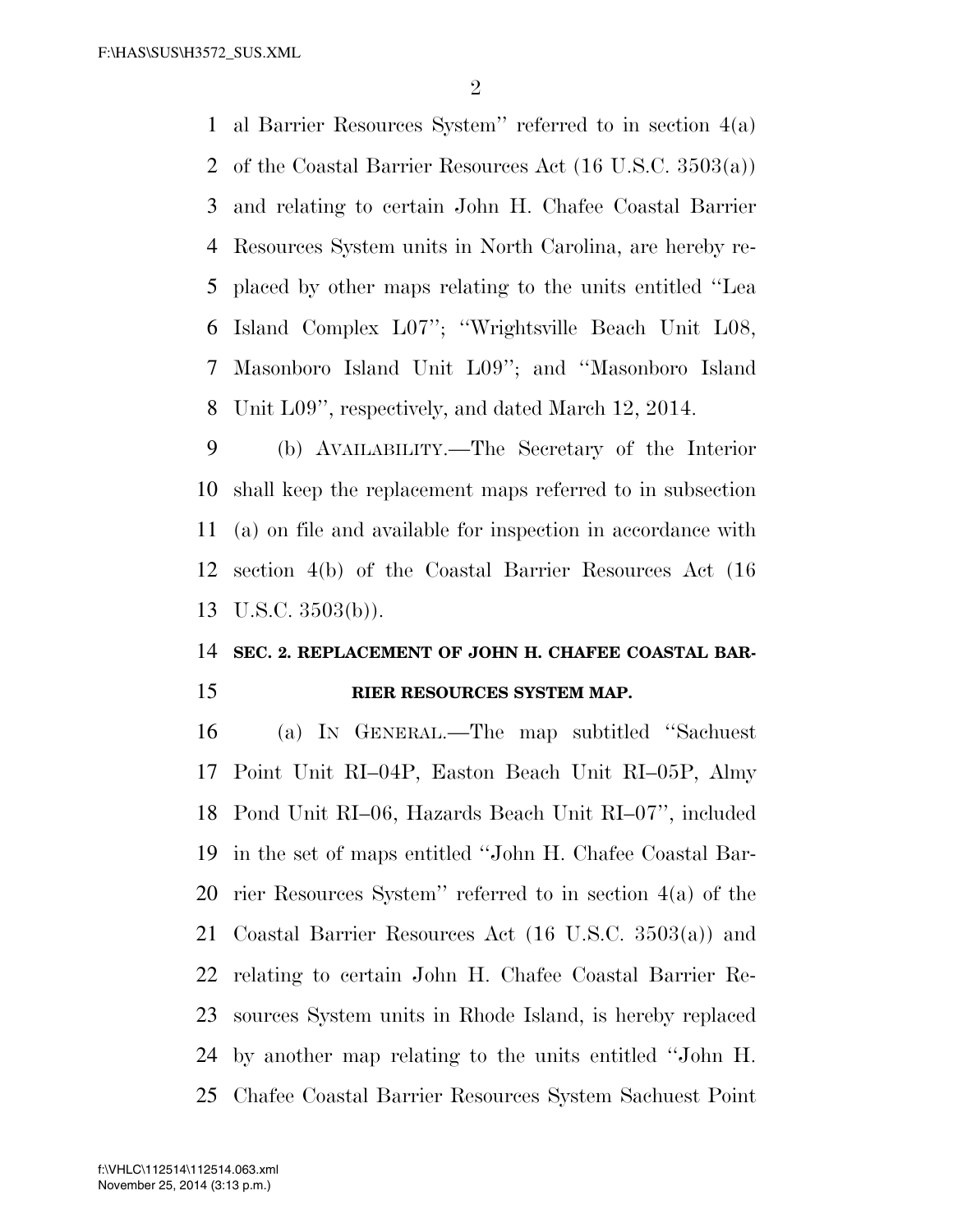Unit RI–04P, Easton Beach Unit RI–05P, Almy Pond Unit RI–06, and Hazards Beach Unit RI–07'' and dated September 16, 2013.

 (b) AVAILABILITY.—The Secretary of the Interior shall keep the replacement map referred to in subsection (a) on file and available for inspection in accordance with the provisions of section 4(b) of the Coastal Barrier Re-sources Act (16 U.S.C. 3503(b)).

### **SEC. 3. JOHN H. CHAFEE COASTAL BARRIER RESOURCES SYSTEM GASPARILLA ISLAND UNIT, FLORIDA.**

 (a) IN GENERAL.—The map subtitled ''Gasparilla Is- land Unit FL–70P'' included in the set of maps entitled ''Coastal Barrier Resources System'' referred to in section 4(a) of the Coastal Barrier Resources Act (16 U.S.C. 3503(a)) and relating to the Gasparilla Island Unit in Florida is hereby replaced by another map relating to the same unit entitled ''John H. Chafee Coastal Barrier Re- sources System Gasparilla Unit FL–70/FL–70P'', draft dated May 23, 2012.

 (b) AVAILABILITY.—The Secretary of the Interior shall keep the replacement map referred to in subsection (a) on file and available for inspection in accordance with section 4(b) of the Coastal Barrier Resources Act (16 U.S.C. 3503(b)).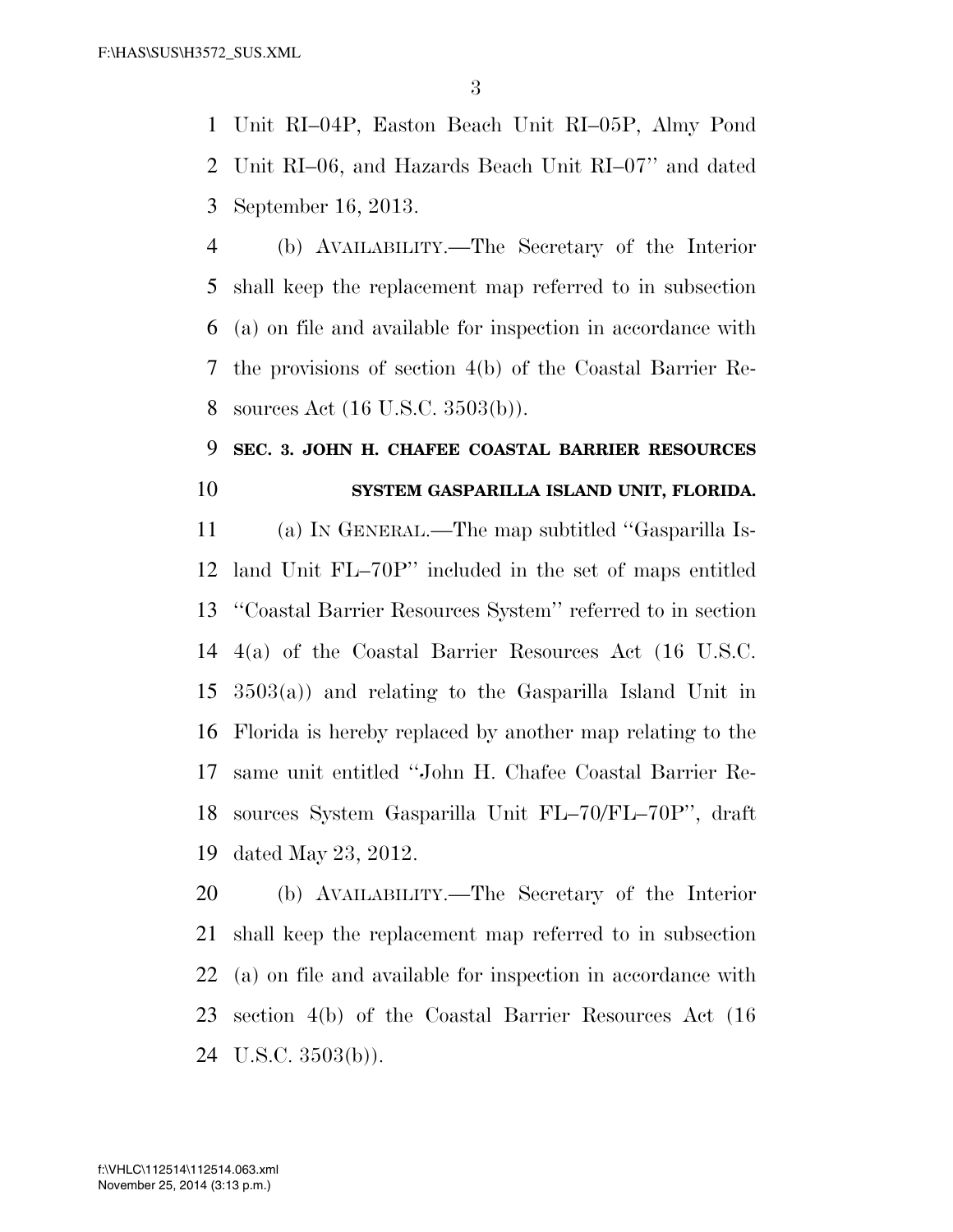## **SEC. 4. REMOVAL OF PROPERTIES IN SOUTH CAROLINA FROM JOHN H. CHAFEE COASTAL BARRIER RESOURCES SYSTEM.**

 (a) IN GENERAL.—The map subtitled ''Long Pond Unit SC–01'' included in the sets of maps entitled ''Coast- al Barrier Resources System'' referred to in section 4(a) of the Coastal Barrier Resources Act (16 U.S.C. 3503(a)) and relating to the Long Pond Unit in South Carolina is hereby replaced by another map relating to the same unit entitled ''John H. Chafee Coastal Barrier Resources System Long Pond Unit SC–01'' dated September 30, 2014.

 (b) AVAILABILITY.—The Secretary of the Interior shall keep each map revised under subsection (a) on file and available for inspection in accordance with section 4(b) of the Coastal Barrier Resources Act (16 U.S.C.  $17 \quad 3503(b)$ ).

### **SEC. 5. REMOVAL OF PROPERTIES IN SOUTH CAROLINA FROM JOHN H. CHAFEE COASTAL BARRIER RESOURCES SYSTEM.**

 (a) IN GENERAL.—The map subtitled ''Huntington Beach Unit SC–03'' included in the sets of maps entitled ''Coastal Barrier Resources System'' referred to in section 4(a) of the Coastal Barrier Resources Act (16 U.S.C. 3503(a)) and relating to the Huntington Beach Unit in South Carolina is hereby replaced by another map relating